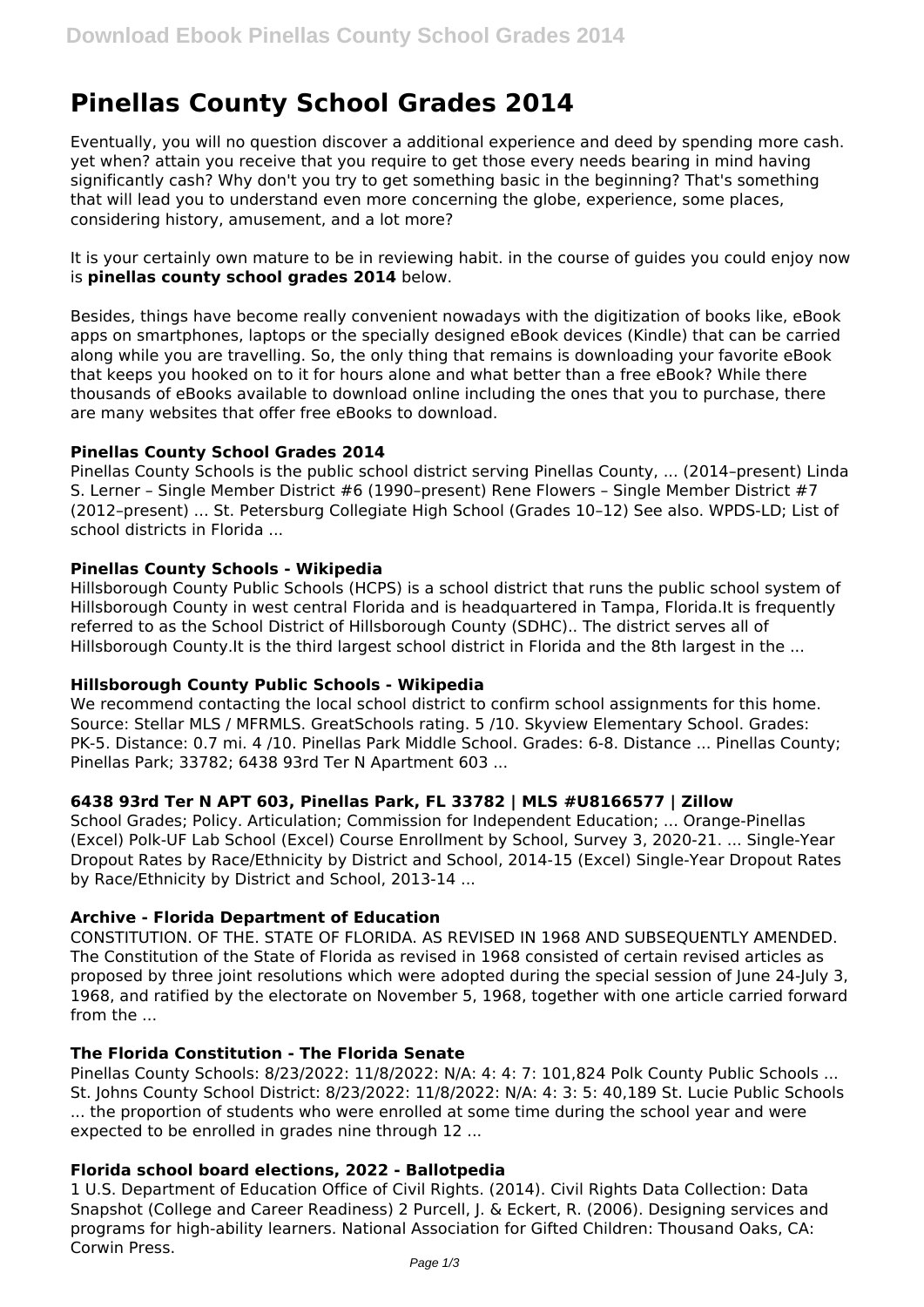## **Identification | National Association for Gifted Children - NAGC**

Sarah Jenkins, DAS parent since 2014. ... Discovery Academy of Science is a public charter school approved by the Pinellas County School District. CAMPUSES. South Campus | Grades KG - 1st 1380 Pinehurst Rd. Dunedin FL 34698 Ph: 727-330-2424 . North Campus | Grades 2nd - 8th 2817 St. Marks Dr. Dunedin FL 34698

## **HOME - DAS**

Celebrate your milestone achievements and events with custom designed class rings, graduation announcements, letterman jackets and yearbooks.

## **Class Rings, Yearbooks, Graduation and Gifts | Balfour**

We oversee the state's diverse public school system, which is responsible for the education of more than 6,000,000 children and young adults in more than 10,000 schools with 300,000 teachers. We are in charge of enforcing education law and regulations and continuing to reform and improve public school programs.

## **California Department of Education**

A growing body of research has found that school facilities can have a profound impact on both teacher and student outcomes. ... Mosteller, F. (1995). The Tennessee study of class size in the early school grades. Future of children, 5 ... 1989-2014. Rivera-Batiz, F. L., & Marti, L. (1995). A School System at Risk: A Study of the Consequences of ...

## **The Importance of School Facilities in Improving Student Outcomes**

Find the latest U.S. news stories, photos, and videos on NBCNews.com. Read breaking headlines covering politics, economics, pop culture, and more.

## **U.S. News: Breaking News Photos, & Videos on the United States - NBC News**

On September 26, 2018, The Florida Department of Education kicked off the 2018 Dads Take Your Child to School Day initiative in Alachua County at C.W. Norton Elementary School. The goal was to encourage all Floridian fathers and male role models, including our selfless heroes that serve and protect our great country, to take an active role in ...

## **Florida Department of Education**

For Sale - 1987 Brae-Moor Dr, Dunedin, FL - \$690,000. View details, map and photos of this single family property with 4 bedrooms and 3 total baths. MLS# U8162684.

## **1987 Brae-Moor Dr Dunedin, FL 34698 - Coldwell Banker**

Teachers can also access the materials through TpT School Access, a school-funded subscription service. 4. Basic Accounting Unit from Mrs. Funny Business. Mrs. Funny Business is another provider of business education resources on Teachers Pay Teachers. Her goal is to make accounting easy and fun for students.

## **4 Best Accounting Lesson Plans for Middle and High School**

Dear Twitpic Community - thank you for all the wonderful photos you have taken over the years. We have now placed Twitpic in an archived state.

## **Twitpic**

The official EarthLink blog. Get valuable insights about internet, technology, small business, and more from our experts.

## **Blog - EarthLink**

The AAU authorizes a program that encourages and monitors physical fitness among America's school-aged children with the assistance of Dr. Robert Grueninger. ... AAU Football Expands into Pinellas County, Tampa ... in Grades 4 - 11. 05/19/2019 RECAP: 2019 AAU Cheerleading Nationals. The event was the host to 22 different gyms, 56 cheer teams ...